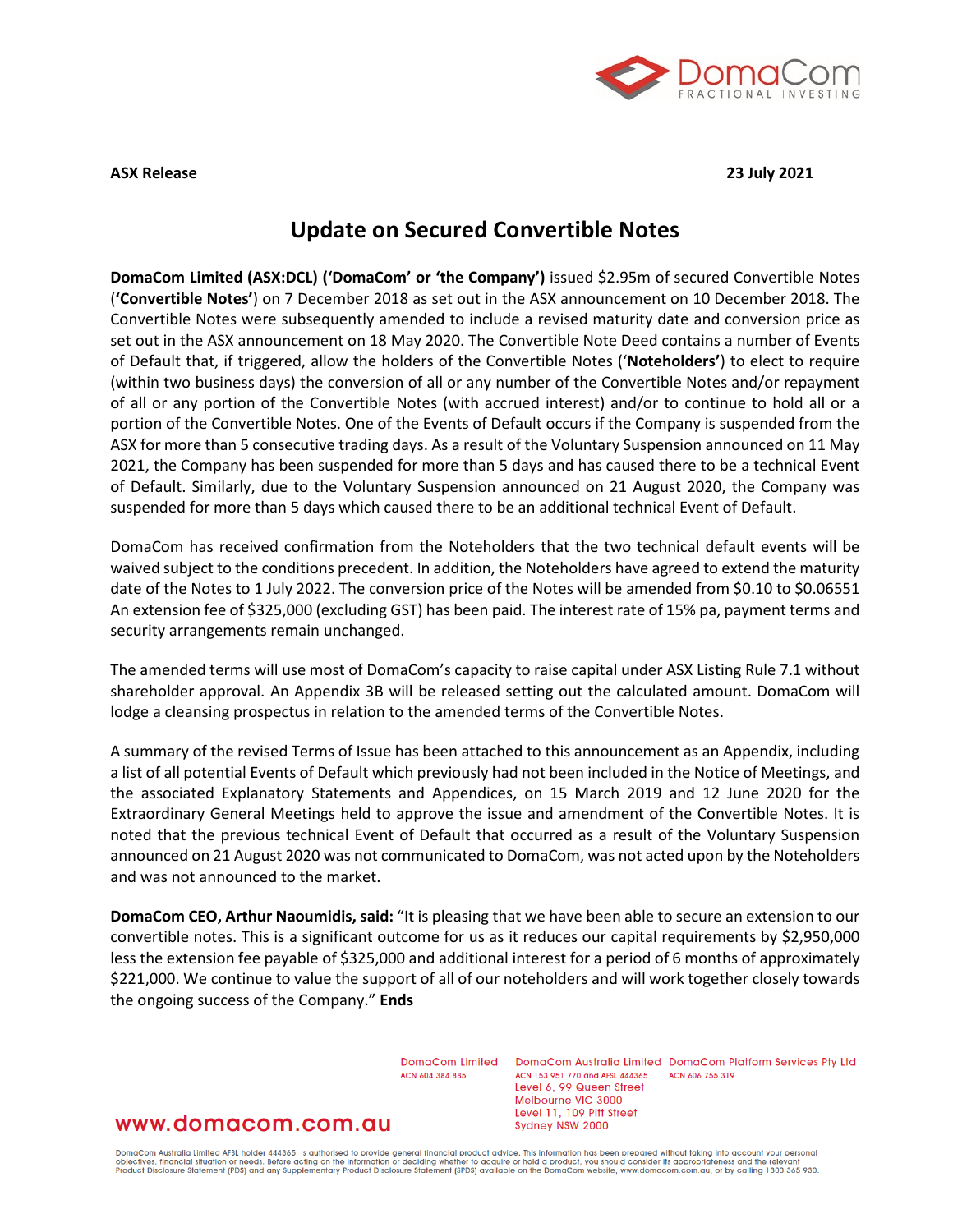This announcement has been authorised for release to the market by Company Secretary Philip Chard.

### **About DomaCom**

DomaCom Limited (ASX:DCL) owns and operates a fractional investment platform that provides real solutions for SMSF's, retirees and new home buyers. Using the DomaCom platform, investors can make fractional investments in a range of asset classes including property-related investments, mortgage-backed securities, renewables, affordable housing, disability accommodation and debt securities via a unique trust structure tailored to them.

Retirees can sell a fraction of their house to investors, possible family members, to help them improve their retirement income.

DomaCom runs a crowdfunding campaign process in which investors can commit as much as they want towards the purchase of assets together with other like-minded investors. When a campaign is complete, DomaCom purchases the asset, places it in a sub-fund, and issues the investors with units in proportion to the amount they invested.

DomaCom's proprietary platform allows Australians to invest in almost any asset class, empowering them to create diversified portfolios with comparatively lower minimum investments and competitive cost structures.

To learn more, please visit: [www.domacom.com.au](http://www.domacom.com.au/)

#### **For further information please contact:**

Arthur Naoumidis | CEO | **DomaCom** Level 6, 99 Queen Street, Melbourne Vic 3000 **m** +(61) 411 958 084 | **t** +(613) 9452 0234 | **f** +(613) 8669 1780 **e** [arthur.naoumidis@domacom.com.au](mailto:arthur.naoumidis@domacom.com.au) |**w** [www.domacom.com.au](http://www.domacom.com.au/)

#### **Media Relations Enquiries:**

Warren S Gibson | Head of Marketing **| DomaCom** Level 6, 99 Queen Street, Melbourne Vic 3000 **m** +(61) 412 171 606 | **t** +(613) 9452 0236 | **f** +(613) 8669 1780 **e** [warren.gibson@domacom.com.au](mailto:warren.gibson@domacom.com.au) |**w** [www.domacom.com.au](http://www.domacom.com.au/)

#### **Investor Relations Enquiries:**

Julia Maguire | The Capital Network **t** +(61) 02 8999 3699 **e** [julia@thecapitalnetwork.com.au](mailto:julia@thecapitalnetwork.com.au)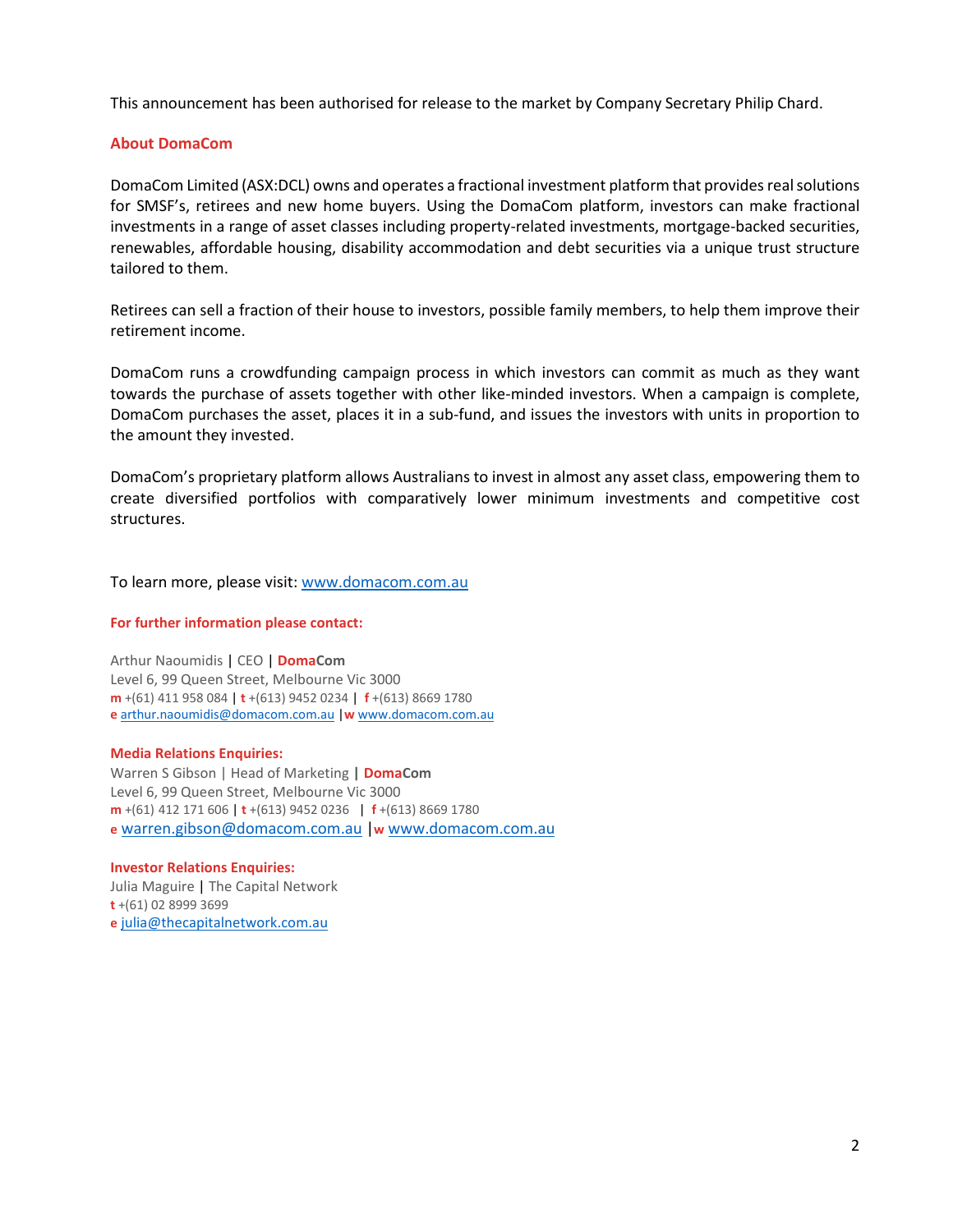| <b>Issuer</b>                    | DomaCom Limited ACN 604 384 885                                                                                                                                                                                                                                                                                                                                                                                                                                                                                                                    |
|----------------------------------|----------------------------------------------------------------------------------------------------------------------------------------------------------------------------------------------------------------------------------------------------------------------------------------------------------------------------------------------------------------------------------------------------------------------------------------------------------------------------------------------------------------------------------------------------|
| <b>Nature of Interest Issued</b> | Convertible Secured Redeemable Notes (Note)                                                                                                                                                                                                                                                                                                                                                                                                                                                                                                        |
| <b>Note Amount</b>               | \$2,950,000                                                                                                                                                                                                                                                                                                                                                                                                                                                                                                                                        |
| <b>Use of Funds</b>              | The funds raised used for the working capital purposes of<br>the Issuer.                                                                                                                                                                                                                                                                                                                                                                                                                                                                           |
| <b>Original Issue Date</b>       | 7 December 2018                                                                                                                                                                                                                                                                                                                                                                                                                                                                                                                                    |
| <b>Revised Maturity Date</b>     | 1 July 2022.                                                                                                                                                                                                                                                                                                                                                                                                                                                                                                                                       |
| <b>Interest Rate</b>             | an interest rate of 15%pa                                                                                                                                                                                                                                                                                                                                                                                                                                                                                                                          |
| <b>Default Interest Rate</b>     | an interest rate of 20%pa                                                                                                                                                                                                                                                                                                                                                                                                                                                                                                                          |
| <b>Interest Calculations</b>     | Interest on the Note will accrue from day to day from the<br>Issue Date on the basis of a 365-day year. If Issuer fails to<br>make a redemption or interest payment when due and<br>payable, the Default Interest Rate will apply.                                                                                                                                                                                                                                                                                                                 |
| <b>Interest Payment Dates</b>    | Interest will be due and payable quarterly in arrears on the<br>relevant Interest Payment Date. The Interest Payment Dates<br>will be the last business day of each quarter, with an initial<br>payment date of 31 March 2019. Where the Notes are<br>converted or redeemed the final Interest Payment Date is<br>the relevant Conversion Date or Redemption Date.<br>In the alternative, the Noteholder may waive its right to the<br>payment of interest in which case the interest due is<br>capitalised at the relevant Interest Payment Date. |
| <b>Election Date</b>             | Unless the Note has been previously redeemed or<br>converted, the Noteholder may elect to convert the Note at<br>any time prior to Maturity. The election must be in writing<br>and delivered to the Issuer. If the Noteholder does not elect<br>to convert the Note prior to Maturity, the election will be<br>taken to be a redemption.                                                                                                                                                                                                          |
| <b>Redemption Date</b>           | Upon Maturity (unless the Notes have been converted) or 10<br>days after the Noteholder issues a Redemption Notice,<br>whichever is the earlier.                                                                                                                                                                                                                                                                                                                                                                                                   |
| <b>Redemption Notice</b>         | A notice issued by the Noteholder exercising its right of early<br>Redemption. The Noteholder may exercise such right upon<br>the occurrence of any of the following events which are<br>deemed to be an Event of Default.                                                                                                                                                                                                                                                                                                                         |

## **Appendix: Revised Terms of Issue for Secured Convertible Notes**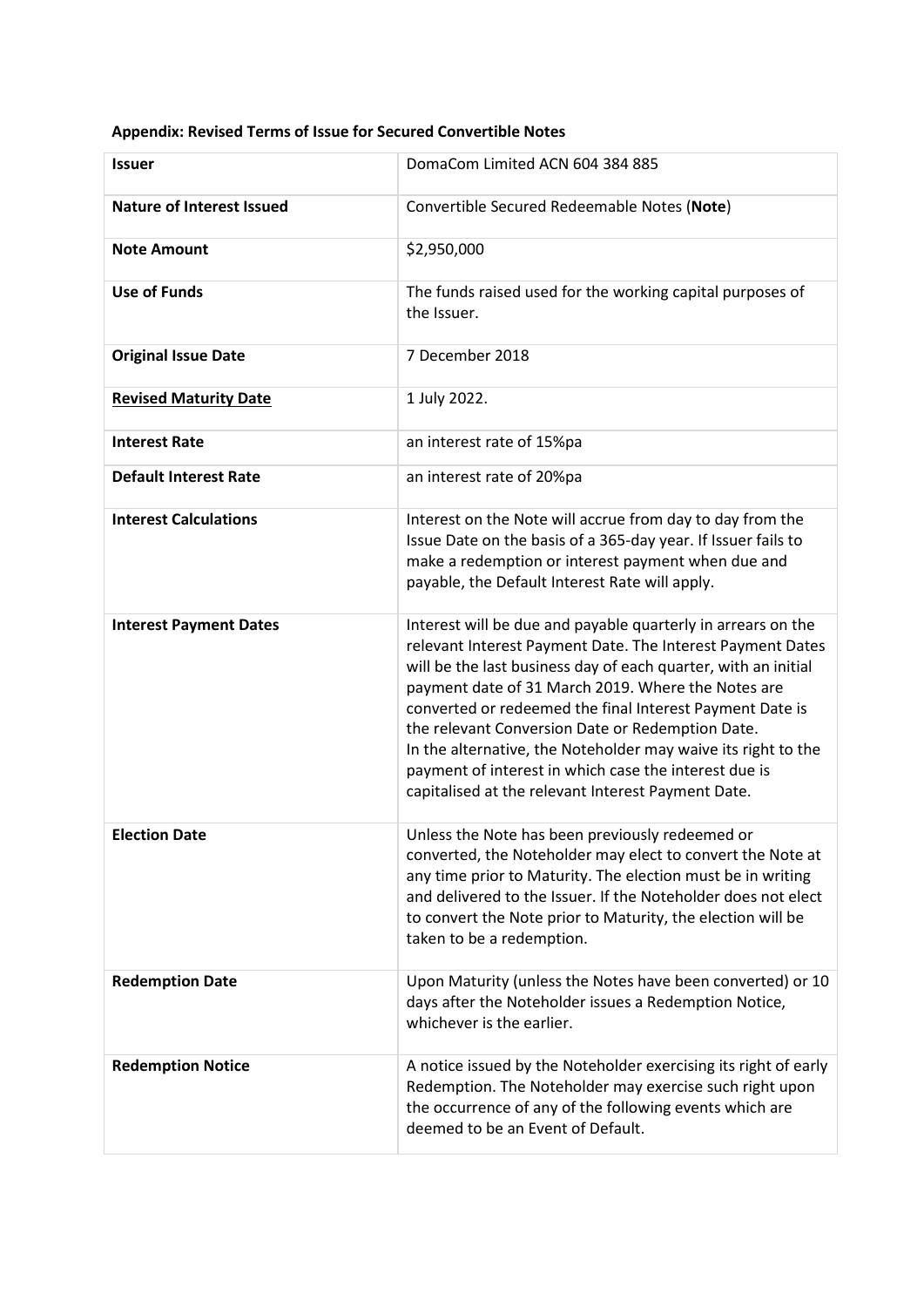| (a) (Failure to pay): any failure by the Company to pay or<br>satisfy any amount due under any Finance Document within<br>2 Business Days of the date when due;<br>(b) (Material breach): the Company breaches or fails to<br>comply with:<br>(i) any obligation owed by the Company to a Noteholder; or<br>(ii) any other provision,<br>under the Convertible Note Deed, including these<br>Convertible Note Conditions (other than a provision<br>requiring the payment of money as contemplated by<br>Convertible Note Condition 10.1 (a)), or any other Finance<br>Document, and it continues unremedied for 10 Business<br>Days after the earlier of:<br>(iii) the Company becoming aware of the breach or failure to<br>comply; and<br>(iv) the Noteholder giving notice to the Company of the<br>breach or failure to comply;<br>(c) (Insolvency Event): an Insolvency Event occurs In respect<br>of the Company or any of its Subsidiaries, or if a course of<br>action is being developed or implemented by the Company<br>or any of its Subsidiaries for the purposes of section 588GA<br>of the Corporations Ac;;<br>(d) (Finance Document unenforceable): if any material<br>provision of these Convertible Note Conditions or a Finance<br>Document is or becomes void, voidable, illegal,<br>unenforceable or of limited force (other than because of<br>equitable principles or laws affecting creditors' rights<br>generally), or it becomes impossible or unlawful for the<br>Company or any Subsidiary of the Company to perform a<br>material obligation under a Finance Document to which it is<br>party to, or the Company or any Subsidiary of the Company<br>claims any of these things to be the case;<br>(e) (Failure to convert): the Company fails to convert or<br>effect the conversion of any Convertible Note in accordance<br>with these Convertible Note Conditions;<br>(f) (Material misrepresentation): any representation,<br>warranty or statement made by the Company in any Finance<br>Document is false or misleading or untrue in any material<br>respect; | <b>Event of Default</b> | Each of the following events constitutes an Event of Default: |
|-----------------------------------------------------------------------------------------------------------------------------------------------------------------------------------------------------------------------------------------------------------------------------------------------------------------------------------------------------------------------------------------------------------------------------------------------------------------------------------------------------------------------------------------------------------------------------------------------------------------------------------------------------------------------------------------------------------------------------------------------------------------------------------------------------------------------------------------------------------------------------------------------------------------------------------------------------------------------------------------------------------------------------------------------------------------------------------------------------------------------------------------------------------------------------------------------------------------------------------------------------------------------------------------------------------------------------------------------------------------------------------------------------------------------------------------------------------------------------------------------------------------------------------------------------------------------------------------------------------------------------------------------------------------------------------------------------------------------------------------------------------------------------------------------------------------------------------------------------------------------------------------------------------------------------------------------------------------------------------------------------------------------------------------------------------------------------------------------------|-------------------------|---------------------------------------------------------------|
|                                                                                                                                                                                                                                                                                                                                                                                                                                                                                                                                                                                                                                                                                                                                                                                                                                                                                                                                                                                                                                                                                                                                                                                                                                                                                                                                                                                                                                                                                                                                                                                                                                                                                                                                                                                                                                                                                                                                                                                                                                                                                                     |                         |                                                               |
|                                                                                                                                                                                                                                                                                                                                                                                                                                                                                                                                                                                                                                                                                                                                                                                                                                                                                                                                                                                                                                                                                                                                                                                                                                                                                                                                                                                                                                                                                                                                                                                                                                                                                                                                                                                                                                                                                                                                                                                                                                                                                                     |                         |                                                               |
|                                                                                                                                                                                                                                                                                                                                                                                                                                                                                                                                                                                                                                                                                                                                                                                                                                                                                                                                                                                                                                                                                                                                                                                                                                                                                                                                                                                                                                                                                                                                                                                                                                                                                                                                                                                                                                                                                                                                                                                                                                                                                                     |                         |                                                               |
|                                                                                                                                                                                                                                                                                                                                                                                                                                                                                                                                                                                                                                                                                                                                                                                                                                                                                                                                                                                                                                                                                                                                                                                                                                                                                                                                                                                                                                                                                                                                                                                                                                                                                                                                                                                                                                                                                                                                                                                                                                                                                                     |                         |                                                               |
|                                                                                                                                                                                                                                                                                                                                                                                                                                                                                                                                                                                                                                                                                                                                                                                                                                                                                                                                                                                                                                                                                                                                                                                                                                                                                                                                                                                                                                                                                                                                                                                                                                                                                                                                                                                                                                                                                                                                                                                                                                                                                                     |                         |                                                               |
|                                                                                                                                                                                                                                                                                                                                                                                                                                                                                                                                                                                                                                                                                                                                                                                                                                                                                                                                                                                                                                                                                                                                                                                                                                                                                                                                                                                                                                                                                                                                                                                                                                                                                                                                                                                                                                                                                                                                                                                                                                                                                                     |                         |                                                               |
|                                                                                                                                                                                                                                                                                                                                                                                                                                                                                                                                                                                                                                                                                                                                                                                                                                                                                                                                                                                                                                                                                                                                                                                                                                                                                                                                                                                                                                                                                                                                                                                                                                                                                                                                                                                                                                                                                                                                                                                                                                                                                                     |                         |                                                               |
|                                                                                                                                                                                                                                                                                                                                                                                                                                                                                                                                                                                                                                                                                                                                                                                                                                                                                                                                                                                                                                                                                                                                                                                                                                                                                                                                                                                                                                                                                                                                                                                                                                                                                                                                                                                                                                                                                                                                                                                                                                                                                                     |                         |                                                               |
|                                                                                                                                                                                                                                                                                                                                                                                                                                                                                                                                                                                                                                                                                                                                                                                                                                                                                                                                                                                                                                                                                                                                                                                                                                                                                                                                                                                                                                                                                                                                                                                                                                                                                                                                                                                                                                                                                                                                                                                                                                                                                                     |                         |                                                               |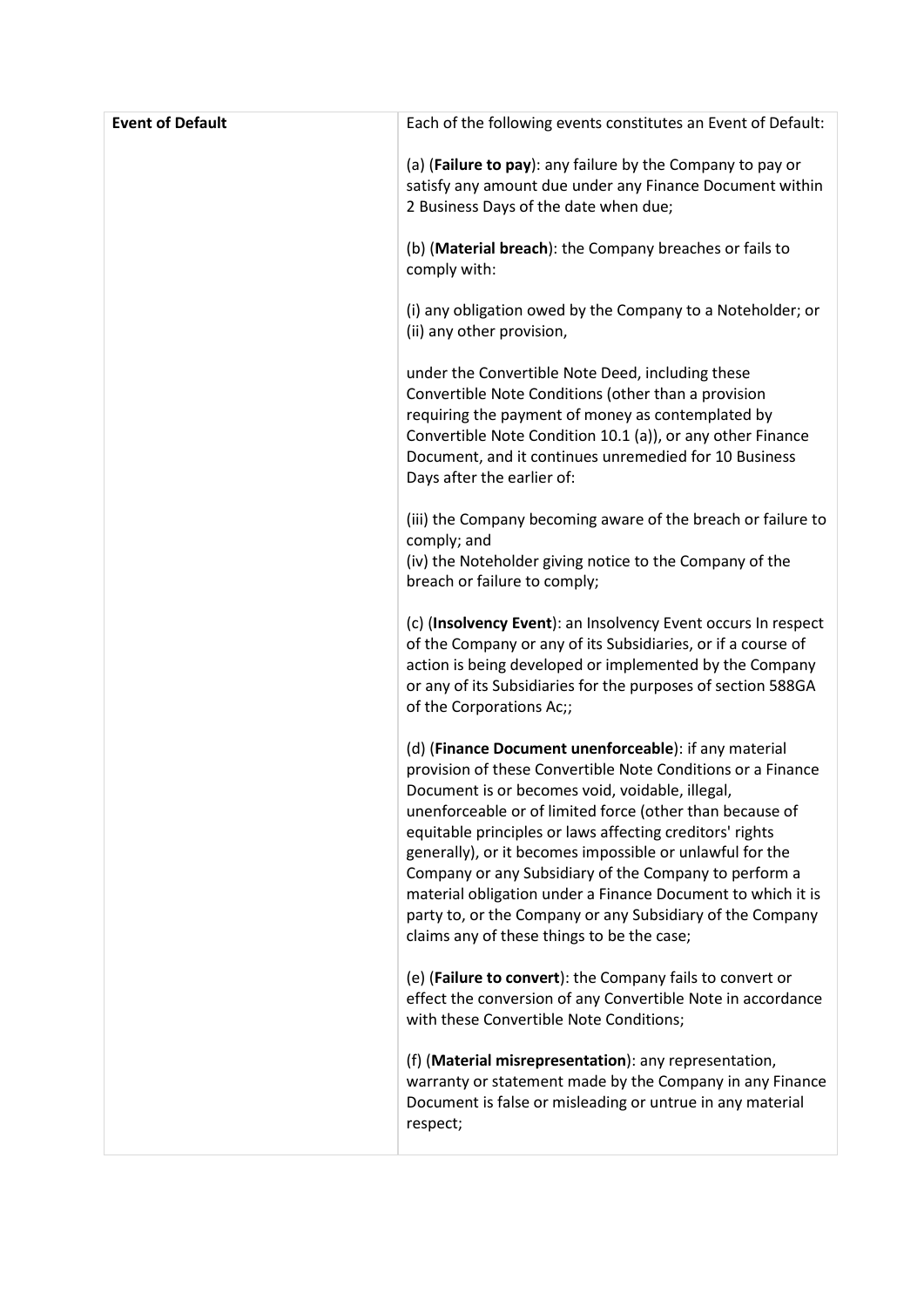|                          | (g) (Company Change in Control Event): a Company Change<br>in Control Event occurs;                                                                                                                                                                                                     |
|--------------------------|-----------------------------------------------------------------------------------------------------------------------------------------------------------------------------------------------------------------------------------------------------------------------------------------|
|                          | (h) (Security Interest) the Security Interest, or any part of it,<br>ceases for any reason to have the priority ranking<br>contemplated in it, or any security interest over an asset of<br>any Secured Property is enforced or becomes enforceable;                                    |
|                          | (i) (Non compliance with laws) the Company or a Subsidiary<br>of the Company fails to comply with all applicable laws,<br>Authorisations and mandatory requirements of any<br>Government Authority where failure to do so would have or<br>be likely to have a Material Adverse Effect; |
|                          | (j) (Delisting or trading suspension):                                                                                                                                                                                                                                                  |
|                          | (i) the Company's Ordinary Shares are removed from the<br>official list of the ASX or any other securities exchange on<br>which they are listed; or                                                                                                                                     |
|                          | (ii) if following the Effective Date (of the variation deed) (see<br>definition below):                                                                                                                                                                                                 |
|                          | (A) the suspension of trading of the Company's Ordinary<br>Shares on the ASX:<br>(I) is not lifted; or                                                                                                                                                                                  |
|                          | (II) continues for more than one trading day; or                                                                                                                                                                                                                                        |
|                          | (B) the suspension of trading of the Company's Ordinary<br>Shares on the ASX is lifted, the Company's Ordinary Shares                                                                                                                                                                   |
|                          | are suspended from trading for more than 5 consecutive<br>trading days; or                                                                                                                                                                                                              |
|                          | $(k)$ (cross default – indebtedness) any indebtedness of the<br>Company:                                                                                                                                                                                                                |
|                          | (i) becomes due and payable, or capable of being declared<br>due and payable, before its stated maturity, expiry or<br>repayment date (other than at the option of the Company);<br>or                                                                                                  |
|                          | (ii) is not paid when due or within any applicable grace<br>period.                                                                                                                                                                                                                     |
| Redemption               | The Note will be redeemed on the Redemption Date for cash<br>at 100% of the Issue Price and any accrued interest up to the<br>Redemption Date.                                                                                                                                          |
| <b>Conversion Date</b>   | Maturity (at the election of the Noteholder) or 10 days after<br>the Noteholder issues a Conversion Notice, whichever is the<br>earlier.                                                                                                                                                |
| <b>Conversion Notice</b> | A notice issued by the Noteholder exercising its right of early<br>Conversion. The Noteholder may exercise such right at any<br>time after the Issue Date.                                                                                                                              |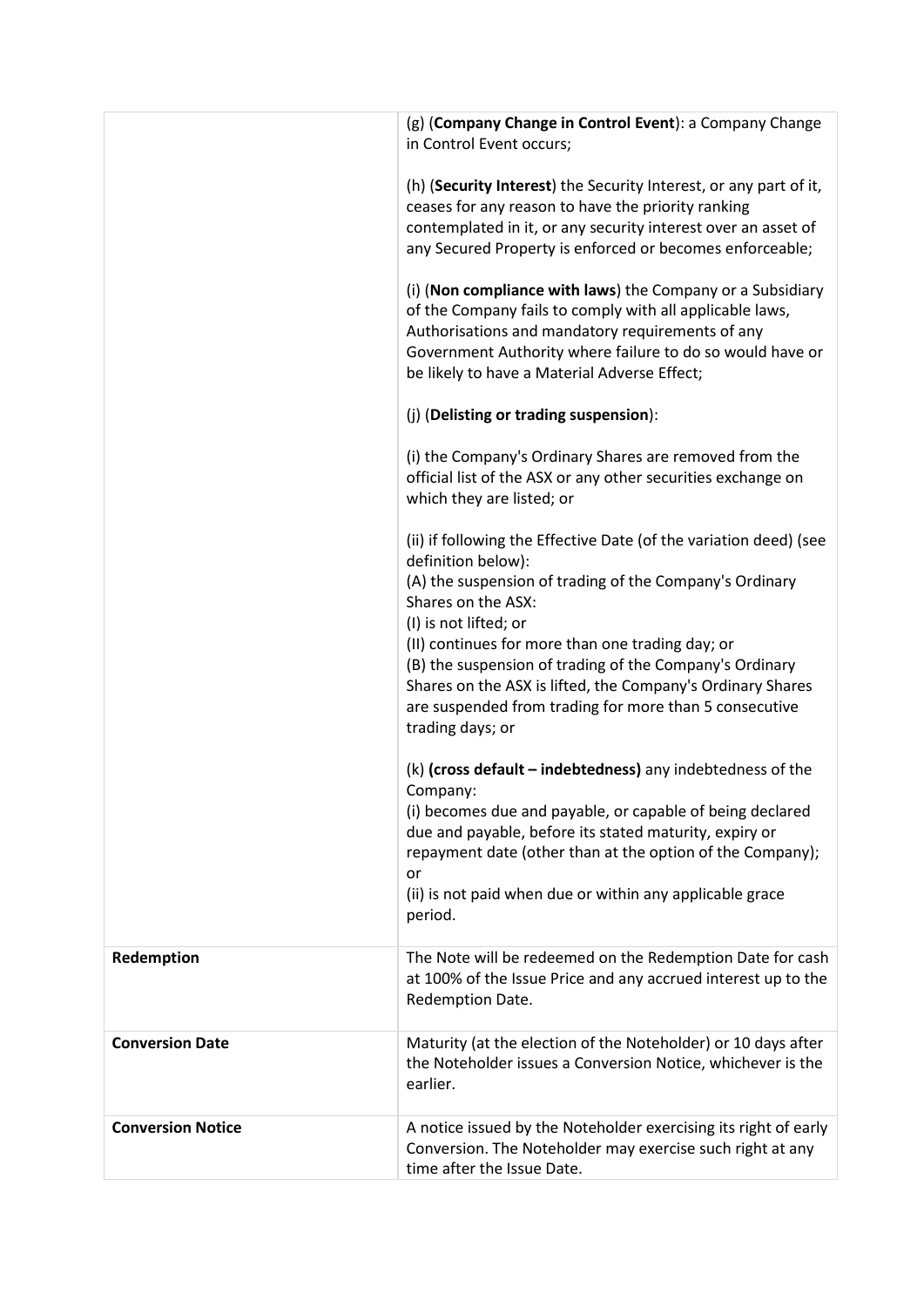|                                                                               | The Issuer does not have a right to elect to convert the Note.                                                                                                                                                                                                                                                                                                                                                                                                                                                                                                                                                                                                                                                                  |
|-------------------------------------------------------------------------------|---------------------------------------------------------------------------------------------------------------------------------------------------------------------------------------------------------------------------------------------------------------------------------------------------------------------------------------------------------------------------------------------------------------------------------------------------------------------------------------------------------------------------------------------------------------------------------------------------------------------------------------------------------------------------------------------------------------------------------|
| <b>Revised Conversion Price</b>                                               | A Conversion Price of 6.551 cents                                                                                                                                                                                                                                                                                                                                                                                                                                                                                                                                                                                                                                                                                               |
| <b>Security and Security Documentation</b>                                    | Secured first ranking General Security Agreement in respect<br>of the assets and undertaking of the Issuer and each of its<br>related bodies corporate.                                                                                                                                                                                                                                                                                                                                                                                                                                                                                                                                                                         |
| <b>Assignment</b>                                                             | The Issuer may not assign or transfer any of its rights or<br>obligations under the Note without the prior written<br>consent of the Noteholder (which may be withheld in the<br>Noteholders absolute discretion).                                                                                                                                                                                                                                                                                                                                                                                                                                                                                                              |
|                                                                               | A Noteholder may assign or transfer all or part of its rights<br>and obligations under the deed upon written notice to the<br>Company.                                                                                                                                                                                                                                                                                                                                                                                                                                                                                                                                                                                          |
| <b>Reconstruction</b>                                                         | If, after the Issue Date and prior to the Conversion Date,<br>there occurs any reconstruction of the issued share capital<br>of the Issuer including a consolidation, reduction, sub-<br>division or return of capital (Reconstruction), the<br>entitlement of the Noteholder to convert the Note must be<br>reconstructed in the same proportion and manner as the<br>issued capital of the Issuer is reconstructed and in a manner<br>which will not result in any additional benefits being<br>conferred on the Noteholder which are not conferred on<br>holders of ordinary shares and, so far as possible does not<br>prejudice the Noteholder, but in all other respects, the<br>terms of the Note will remain unchanged. |
| <b>Effective Date of Variation of the</b><br><b>Convertible Note Deed</b>     | Date the Majority of the Noteholders receive acceptable<br>confirmation that the Conditions Precedent have been met.                                                                                                                                                                                                                                                                                                                                                                                                                                                                                                                                                                                                            |
| <b>Conditions Precedent for the Variation</b><br>of the Convertible Note Deed | (a) (Cleansing Prospectus) the Company lodges with ASIC<br>by no later than 31 August 2021 a prospectus for the<br>purposes of section 708A(11) of the Corporations Act<br>for an offer of shares to be issued by the Company<br>(such offer to be for ordinary shares in the Company at<br>an issue price not less than the Conversion Price) that<br>are in the same class as the shares into which the<br>Convertible Notes may convert (Cleansing Prospectus)<br>and:                                                                                                                                                                                                                                                       |
|                                                                               | (i)<br>the offer of Company shares under the<br>Cleansing Prospectus closes not later than 30<br>days after the date the Cleansing Prospectus is<br>lodged with ASIC; and                                                                                                                                                                                                                                                                                                                                                                                                                                                                                                                                                       |
|                                                                               | the Company applies for, and is granted<br>(ii)<br>quotation, on ASX of the Company shares (if<br>any) issued under the Cleansing Prospectus;<br>and                                                                                                                                                                                                                                                                                                                                                                                                                                                                                                                                                                            |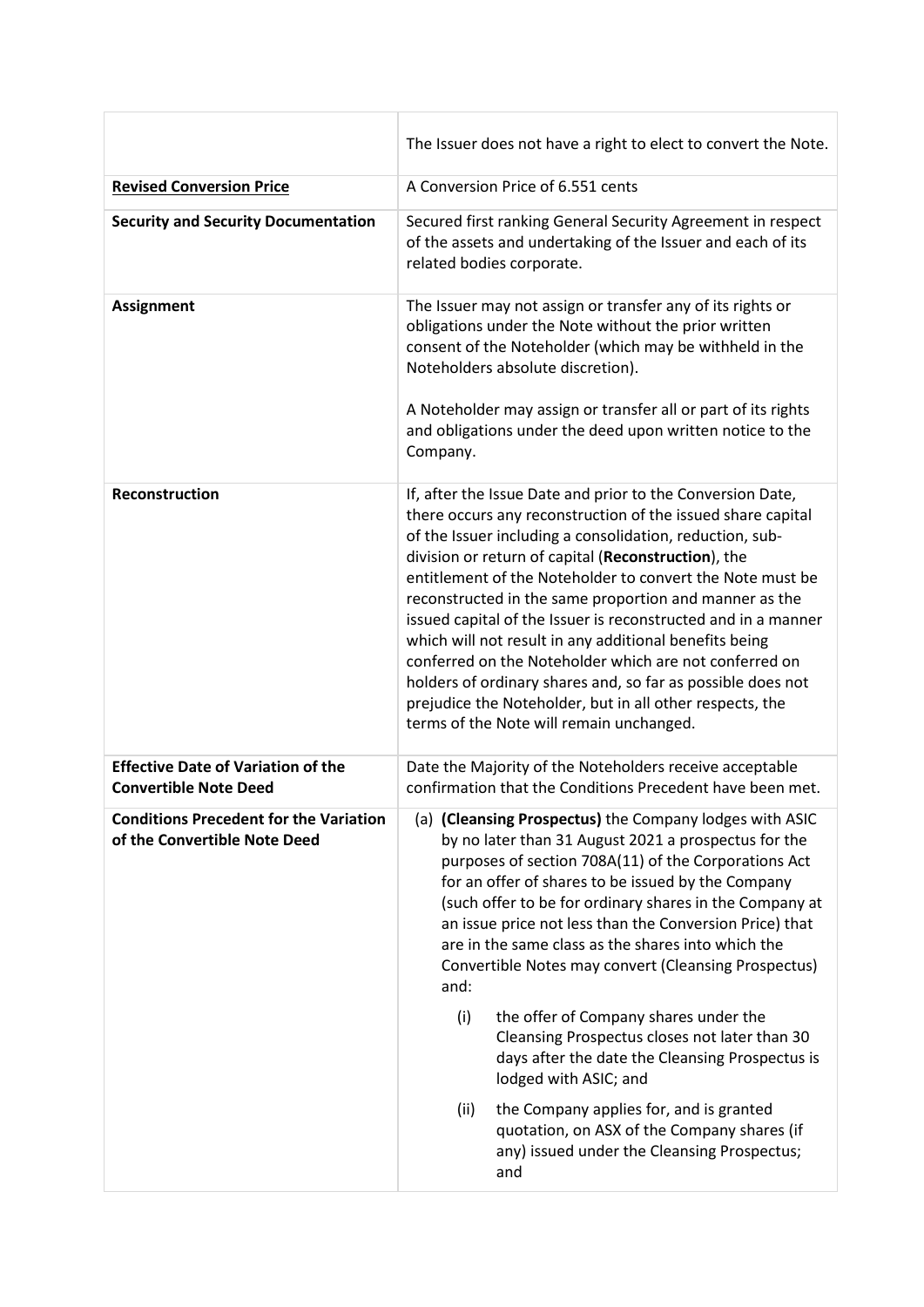| (iii)<br>an issue of shares under the Cleansing<br>Prospectus is not void or voidable by reason of<br>section 723(3) or 724 of the Corporations Act;<br>and<br>ASIC does not issue a stop order or interim stop<br>(iv)<br>order in relation to the Cleansing Prospectus                                                                                                                                                                                                                                                                                                                                                                                                                                                                                                                                  |
|-----------------------------------------------------------------------------------------------------------------------------------------------------------------------------------------------------------------------------------------------------------------------------------------------------------------------------------------------------------------------------------------------------------------------------------------------------------------------------------------------------------------------------------------------------------------------------------------------------------------------------------------------------------------------------------------------------------------------------------------------------------------------------------------------------------|
| under section 739 of the Corporations Act;<br>(b) Company's securities trading on ASX) the Company's<br>securities are trading in the ordinary course on ASX and<br>are not subject to any trading halt or suspension<br>(whether voluntary or otherwise) or other restriction or                                                                                                                                                                                                                                                                                                                                                                                                                                                                                                                         |
| impediment;<br>(c) (executed counterpart) an original counterpart of<br>Variation Deed duly executed by the Company, on<br>which any applicable stamp duty or other taxes of a<br>similar nature have been paid;                                                                                                                                                                                                                                                                                                                                                                                                                                                                                                                                                                                          |
| (d) no Shareholder Approvals required): the Majority<br>Noteholders are satisfied (acting reasonably) that no<br>Shareholder Approvals are required in respect of the<br>matters the subject of this document and the<br>Convertible Note Deed (as amended by this document),<br>including in respect of the change in the terms of issue<br>of the Convertible Notes as contemplated by this<br>document;                                                                                                                                                                                                                                                                                                                                                                                                |
| (e) (regulatory approvals): all necessary regulatory<br>consents, permits and approvals (including by ASIC or<br>ASX, or both) in respect of the acquisition of the<br>Convertible Notes by the Noteholders and the<br>acquisition of new Ordinary Shares in connection with<br>the conversion of the Convertible Notes by the<br>Noteholders have been obtained by the Noteholders<br>(including all regulatory approvals from any third<br>parties if required), including in respect of the change<br>in the terms of issue of the Convertible Notes as<br>contemplated by this deed. If any such consent or<br>approval is given subject to conditions or requirements,<br>this Condition Precedent is not fulfilled unless those<br>conditions or requirements are acceptable to the<br>Noteholders; |
| (f) (searches): satisfactory PPSR and ASIC company<br>searches on the Company and evidence that all steps<br>have been taken under the PPSA to allow the<br>Noteholders to perfect all Security Interests in its<br>favour under the Finance Documents;                                                                                                                                                                                                                                                                                                                                                                                                                                                                                                                                                   |